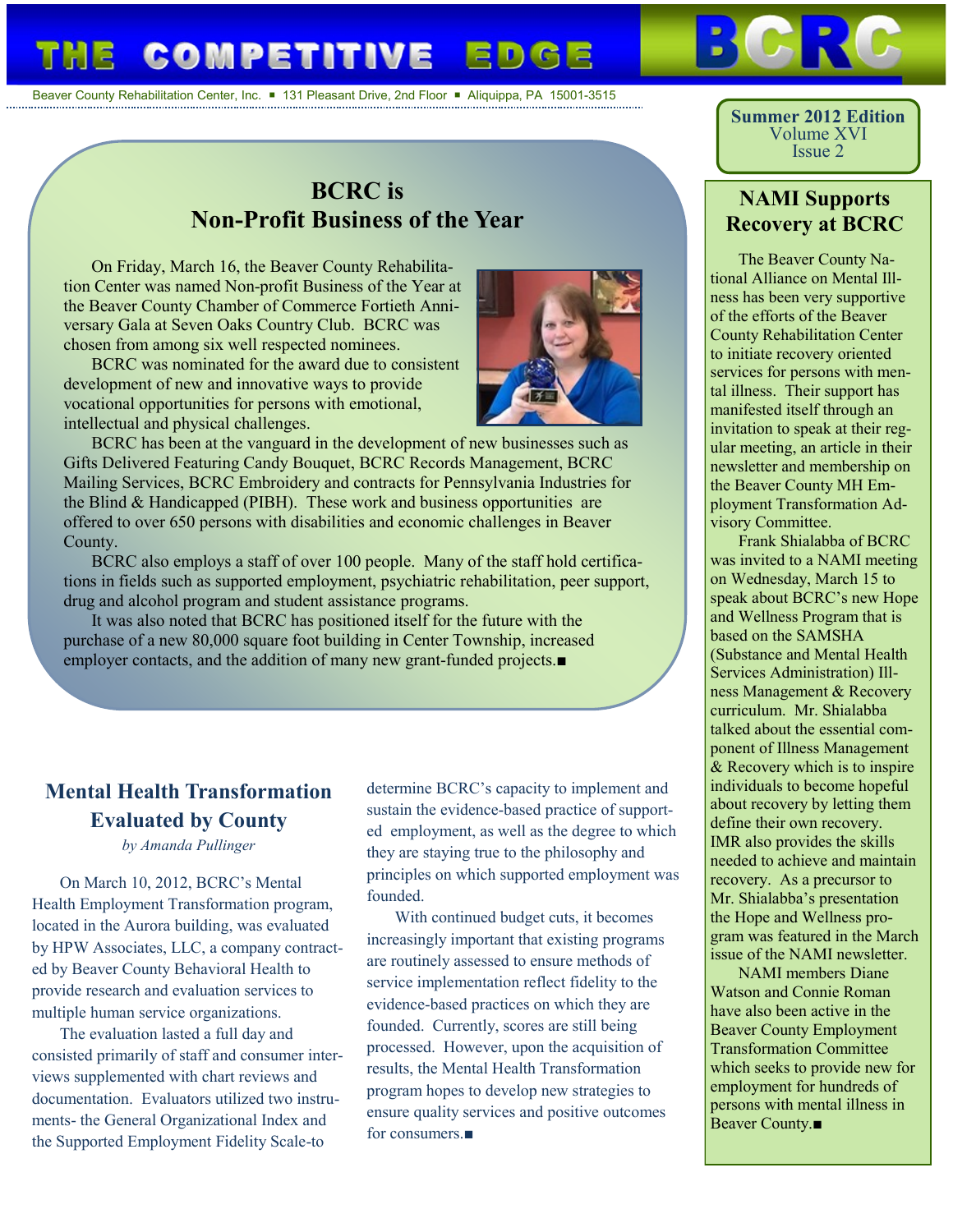## **Staff are Motivated by Motivational Interviewing**

*by Frank Shialabba*

Eight BCRC staff attended a recent training on motivational interviewing that was sponsored by BC Launch, BCBH and NHS. The two day training was highly beneficial to BCRC staff involved in psychiatric rehabilitation, the Work Ready Program, and the new Hope and Wellness Program for individuals with mental illness who attend BCRC's production centers. Staff learned to identify and address the ambiguity and conflict that people feel when confronted with change in their lives. Motivation occurs when people are put in charge of their own lives and the changes they desire to make. The training was intense and involved practical "hands-on" experience in guiding individuals through the change process.■

### **Safety Lights**



*by Cindy Kirkpatrick*

With the spring and summer rains, there is the possibility of flooding. It is important to know the difference between a flood watch and a flood warning. A watch means flooding is possible. A warning means flooding is occurring or will occur soon. When a flood is imminent, pack a bag with important items in case you need to evacuate. Don't forget to include needed medications. Have disaster supplies on hand such as flashlights, first aid kit and batteryoperated radio. If advised to evacuate, do so immediately. During a flood, don't walk through moving water. Do not drive into flooded areas. After a flood, return home only when authorities indicate it is safe. Listen for news reports to learn whether the water supply is safe to drink and how to clean up from the flood.■

#### **Spotlight On: Pat Sullivan**

*by Jennifer Gengarella*

A bundle of energy, Pat Sullivan is in constant motion as BCRC's Job Coach Supervisor. With BCRC since 1991, Pat's duties are many and varied. As the Job Coach Supervisor she oversees the job coaches and trains new hires. In addition to this, Pat manages some of the contracts BCRC has by distributing materials, ensuring quality, and making sure time studies are being followed. Pat also conducts monthly building inspections at our 601 and 1517 buildings. Along with these responsibilities, Pat is actively involved in our safety committee and the client Christmas party. As if these duties weren't enough, she is a certified investigator for the state and investigates any reported incidents. All of this movement around the shop enables Pat to interact daily with the clients, a perk she enjoys during her day.

Though always on the go, Pat does unwind in the summer on weekends. She and her husband Joe enjoy their camp at Lake Erie where she collects sea glass on the beach, and tends to her flower gardens. After her restful weekend, she is re-energized to buzz about BCRC with her usual unending energy.■

## **"Shining Star" Shines Up PennDot**

*by Frank Shialabba*

WIN Job Coach Linda Smega describes Steve Lambert as a "dream employee." Steve has "shined" at the PennDot maintenance garage since April 2008, where he has a "spotless" reputation.

Steve was hired to fill a maintenance position that had been vacant for some time. Ms. Smega states that, "The workers deal with a lot of dirt and grime and there had been a build-up over time." Steve, however, tackled this daunting job with determination and enthusiasm. Faucets that had been caked with grime were turned into shiny objects of beauty. PennDot workers praised Steve with comments like, "He's better than any maintenance worker we've ever had." "The place has never looked so clean." "We wish we had ten more like him."

Steve's winning personality was also a plus, especially to the secretaries who according to Ms. Smega ,"wanted to take him home."

Steve has truly found a "home" at his job where he is readily accepted and included in parties and other company activities. Ms. Smega states, "One of the employees brought Steve a wrestling t-shirt because he knows Steve loves wrestling. He is included as part of the PennDot family of workers."

Steve's own family supports his employment and his independence. Steve has his own apartment in Beaver, where he lives independently.

Steve has put a shine on the PennDot maintenance building and has emerged as a "shining star," who is a conscientious and caring employee.■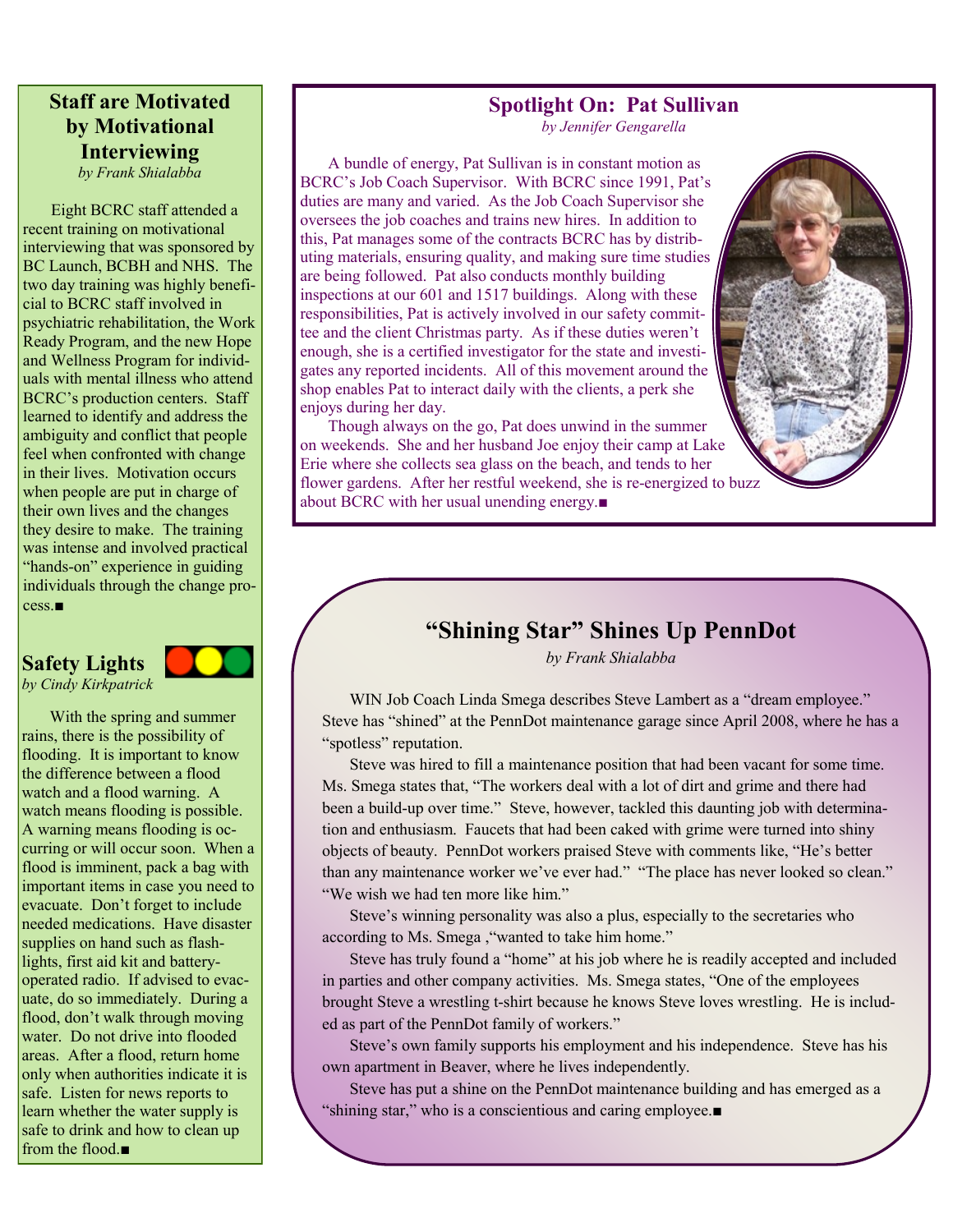# **Linda is Recovery Leader**

*by Frank Shialabba*



 Linda Gatto, of BCRC's 1517 Production Center and Aurora Services, overcame much adversity to receive the coveted Value Behavioral Health "Leadership in Recovery Award" on Friday, April 20, 2012. She received the award at the annual VBH Recovery Conference at the Pittsburgh Marriot North. The award was highly competitive and Linda received the honor despite competition from persons in several Pennsylvania counties. Ms. Gatto was nominated by Susan Keppen, Intensive Case Manager of the Beaver County Direct Service Unit. Linda was referred to Aurora Services by Ms. Keppen in April,

2009. At that time Linda communicated very little with others. Gradual-

ly, Linda began to respond to people who got her attention and attempted to sign with her. She worked with Deaf Specialist, Ashley Greenawalt, who helped her to open up and engage in conversation. After working with Ashley individually for a year, Linda decided to be part of the groups at Aurora. Linda built trust with staff and consumers and engaged in activities like picnics, awareness outings, playing games and socializing with others. According to Ms. Keppen, "Linda always brought great humor and personality to the games and it was easy to see that Linda was enjoying herself."

As Ms. Keppen stated in her presentation at the conference, "Linda's peers now look forward to her presence, and love it when Linda teaches sign language during culture and diversity group…Linda deserves to be recognized for her achievements and continued success."■

#### **A Final Cup of Coffee and Two Lives Shared** *by Frank Shialabba*



 On Wednesday, April 11, 2012, Deloris Dean shared a final cup of coffee with her mentor and former Program Specialist, Paulette Miller. Life will go on for Deloris as a retiree of the Beaver County Rehabilitation Center after 42 years of employment. The cup of coffee was a tradition started in the early years of Ms. Dean and Ms. Miller's careers.

 Ms. Miller speaks with pride about Deloris' years as one of BCRC's longest tenured employees. Deloris reflects back on those years and states, "I will miss you all." Deloris will especially miss the staff ,"who were always nice to me." Ms. Miller says that, "Deloris loved to share the experiences of her family with the staff. She enjoyed bringing in pictures of her daughter and her three grandchildren, and she was always concerned about our families. She is a kind and caring person and we will miss her."

Along with the staff and her coworkers, Deloris enjoyed working on many of the jobs at BCRC. Her favorite jobs were taking apart plastic sleeves and working at the courthouse. Ms. Miller recalls one occasion when she drove by the Beaver County Courthouse and spotted Deloris as she was about to enter the front door. Deloris, dressed in a business suit and sneakers (the official attire of the business community) saw Paulette and yelled proudly, "Look at me!" Ms. Miller states, "This is one of my fondest memories of Deloris; it was gratifying to see the pride that she took in her work in the community."

It is also gratifying to see that Deloris will enjoy a well-deserved retirement at age 68. She plans to enjoy the good life. She will go for quiet walks, play bingo and relax in her home. However, she will always think back with fond memories of her many experiences at BCRC. Fondest in her memories is the special relationship that she enjoys with Paulette Miller. Deloris will always be welcome at BCRC. Who knows ? Maybe there will be one more cup of coffee with her mentor after all ■

## Employees of the Month

**Production Centers**



Kayla Edgington *February*



Alyssa Radatovich *March*

## **School to Work**



Michael Sabat *February*



Shayna Wimer *March*